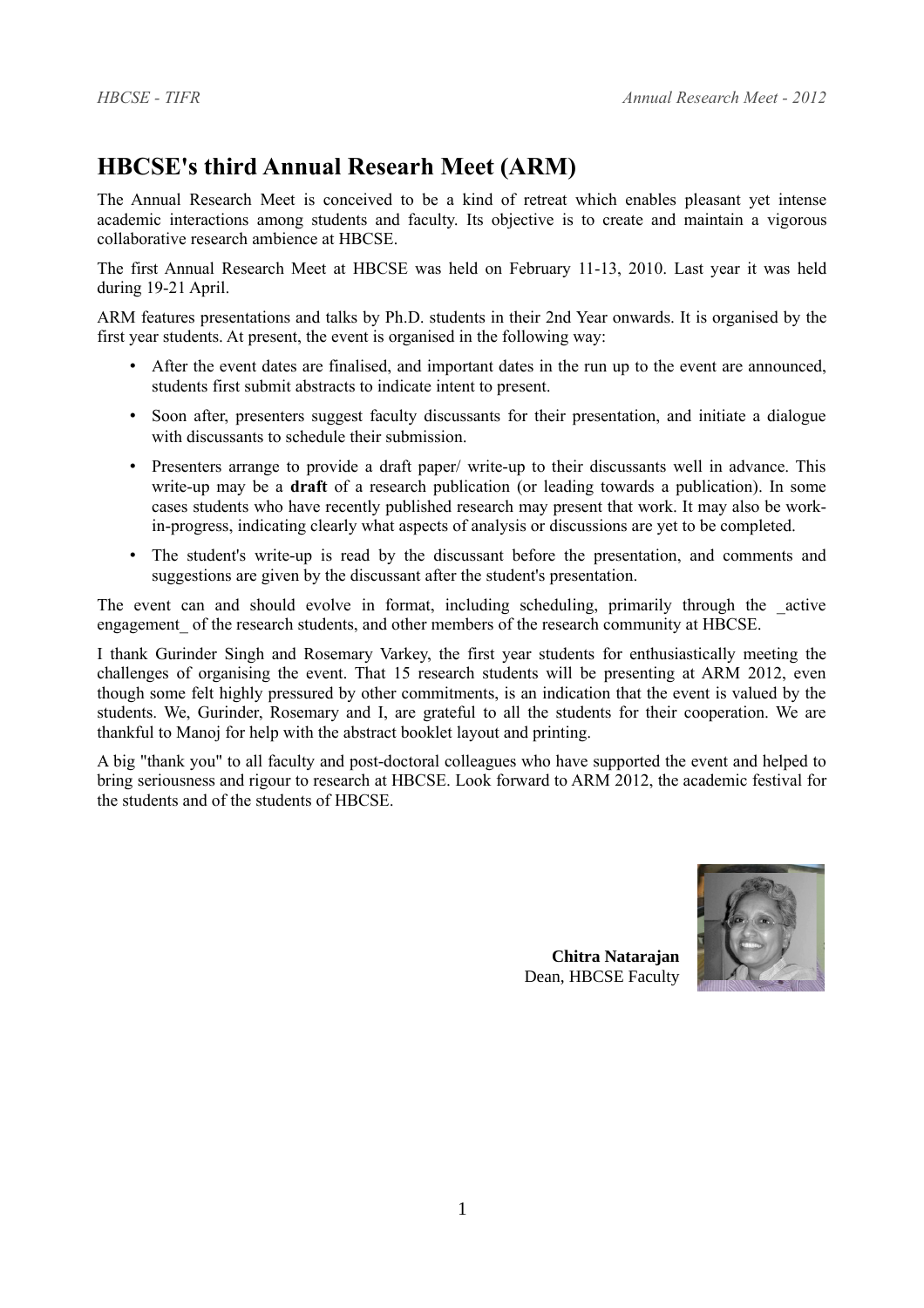### **Contents**

| <b>Saurav Shome</b>                                                                                                  |           |
|----------------------------------------------------------------------------------------------------------------------|-----------|
| <b>Mashood KK</b>                                                                                                    |           |
| Exploring the Connection between Multiplicative Thinking and Area-Measurement  5<br>Jeenath Rahaman                  |           |
| Grade 3 Students' Measurement Experiences and Performance in Length Measurement Tasks 6<br><b>Prajakt P Pande</b>    |           |
| Chat Activity: Collaborative and Constructive Way of Learning in Social Environment<br><b>Rafikh Shaikh</b>          | 7         |
| Anveshna Srivastava                                                                                                  | 7         |
| <b>Amit Sharma</b>                                                                                                   | 8         |
| Knowledge of Non-Formal Measurement Units among Working-Class Middle-Graders:<br><b>Arindam Bose</b>                 | 9         |
| Reviewing Research on Teaching Contexts that Support Algebraic Thinking in Children 10<br><b>Shikha Takker</b>       |           |
| Several Lines of Inquiry into Inquiry Teaching and Learning: Exploring the Affective<br>Aisha Kawalkar               |           |
| An Exploration for a Theoretical Framework to Understand and Design Learning Ecologies for<br><b>Shraddha Ghumre</b> |           |
| Interaction Between Belief and Pedagogical Content Knowledge of Teachers While<br><b>Ruchi S Kumar</b>               |           |
| Biology Graduate Students' Critical Examination of Deterministic Claims in<br><b>Aswathy Raveendran</b>              | -14       |
| <b>Meena Kharatmal</b>                                                                                               |           |
|                                                                                                                      | <b>16</b> |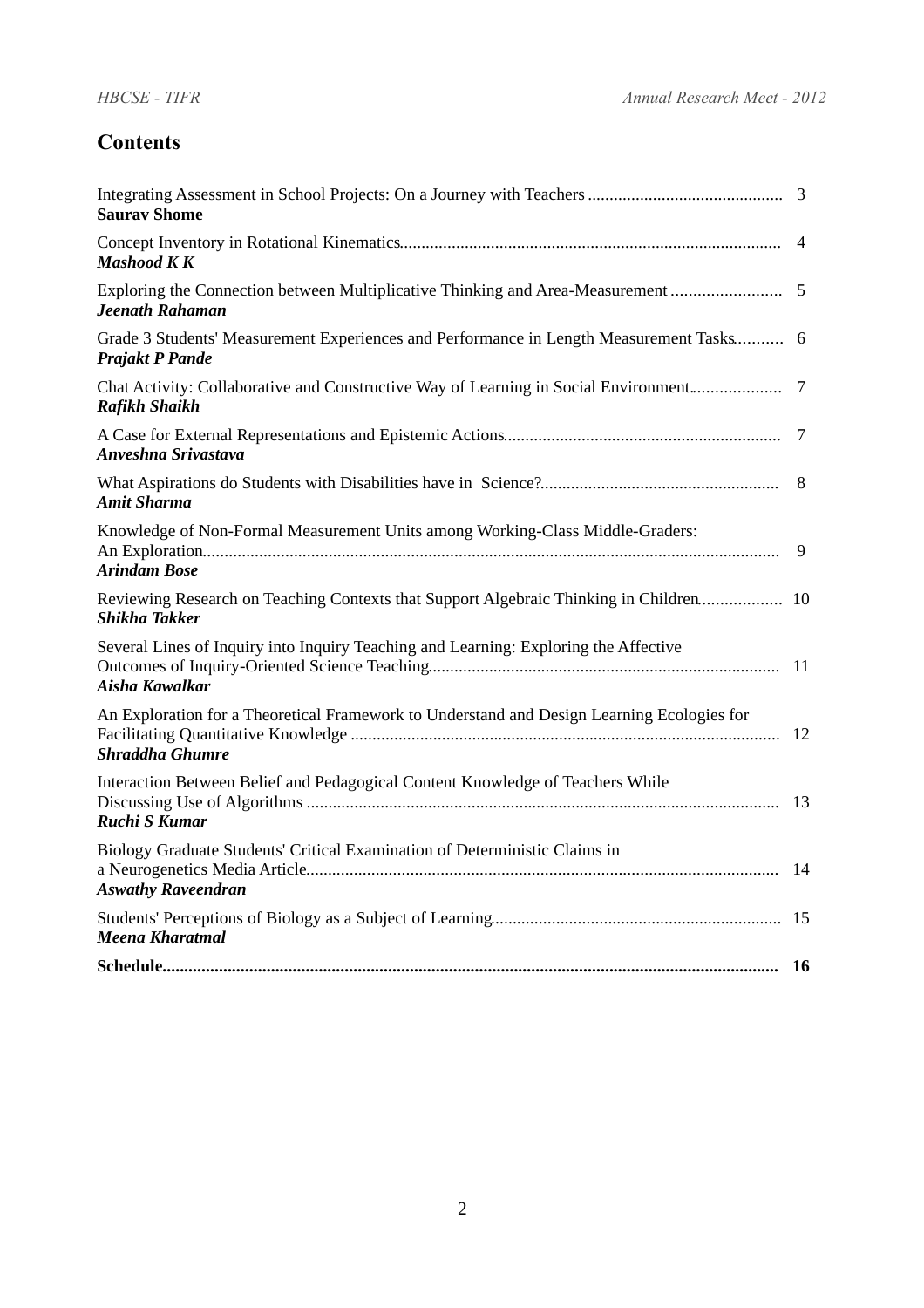## **1. Integrating Assessment in School Projects: On a Journey with Teachers**



#### **Saurav Shome**

National Curriculum Framework – 2005 (NCF – 2005) has suggested reforms in assessment practices in education. These suggestions led to generation of guidelines for new student assessment practices by several school systems. However, these unfamiliar assessment practices pose multiple challenges to teachers and school authorities in terms of implementation.

The paper presents a journey of attempting to address issues of assessment in teacher professional development through a series of workshops carried out during  $2010 - 11$ . The central aim of the workshops was to assist teachers in developing project based learning (PBL) modules for middle and high school students. The PBL modules developed by teachers would integrate a variety of assessment modes in meaningful ways, consistent with the suggestions in NCF-2005.

The narrative of the journey includes analysis of the assessment practices in school projects existing in 2010. It discusses the issues involved in integrating assessment while teachers developed their project plans. During the workshops teachers were introduced to different kinds of assessment practices including assessment using rubrics.

The framework for the workshops is influenced by Schon's idea of teachers as reflective practitioners. In line with Paulo Freire's ideas, teachers require to have ownership of their own struggle. The structured interactions followed a constructionism paradigm and engaged the teachers in developing their project and the rubrics for assessment. The assessment practices are analysed from the social-constructivist point of view. The conversations during interviews and researcher's interaction with students, teachers and others are analysed on the basis of a grounded theory framework.

The paper will explore the ideas, attitudes towards assessment and actual and evolving assessment practices among participating teachers evident during the workshop and in subsequent school visits. The views of students, school principal, teachers educators, and school management towards assessment were also explored through semi-structured interviews. The paper describes the iterative process of incorporating the experiences gained from each workshop in subsequent workshops either with the same teachers or among a new batch.

**Keywords:** *Project-based-learing, NCF-2005, assessment, teacher-professional-development, rubrics.*

**Guide:** Chitra Natarajan

**Discussant:** Sanjay Chandrasekharan

### **Publications**

Shome, S., Shastri, V., Khunyakari, R. & Natarajan C. (2011). What do students learn from designing and making a playground model? *In Kay Stables, Clare Benson and Marc de Vries (Eds.) Proceedings of PATT 25 & CRIPT 8: Perspectives on learning in design and technology education*, pp. 357 – 366. London: Goldsmiths, University of London.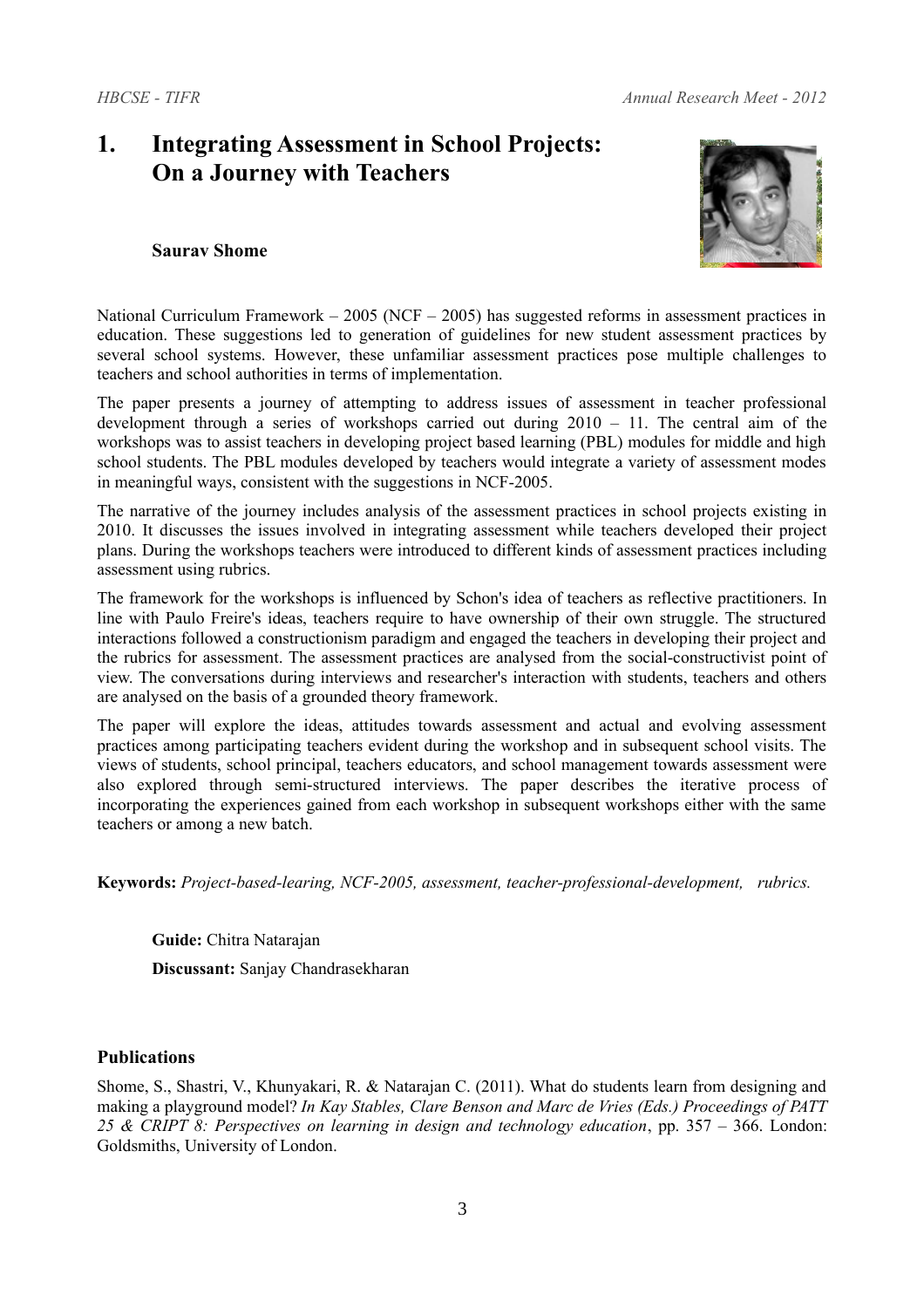Patel, A., Shome, S. & Natarajan C. (2009). A study of middle school students' ideas about photosynthesis through multiple interaction modes. *In Proceedings and papers of Panel on Ecological and Environmental Science Education in India of II People's education congress from 5-9 October 2009 at HBCSE*, Mumbai. Allahabad; Peoples Council of Education.

# **2. Concept Inventory in Rotational Kinematics**



### **Mashood K. K.**

A concept inventory is a set of carefully designed multiple choice questions aimed at probing misconceptions, revealing deficient understanding and eliciting ill suited reasoning patterns. Our research involves development of a comprehensive concept inventory in rotational kinematics. A brief overview of important existing inventories developed by the physics education research (PER) community will be presented. Our work is similiar in characteristic to focussed inventories and pertain to the concepts angular velocity and angular acceleration. A formal knowledge of the domain is required to answer the questions/items. The processes involved in the construction of our inventory (and inventories in general) will be illustrated. We also discuss statistical indices which are employed in the analysis of the response pattern to the test. The significance of concept inventory in the Indian educational context will be briefly discussed.

### **Publications**

K. K Mashood and Vijay A Singh (2012). Variation in angular velocity and angular acceleration of a particle in rectilinear motion, European Journal of Physics, 33, 473.

**Guide:** Vijay A. Singh **Discussant:** Anwesh Mazumdar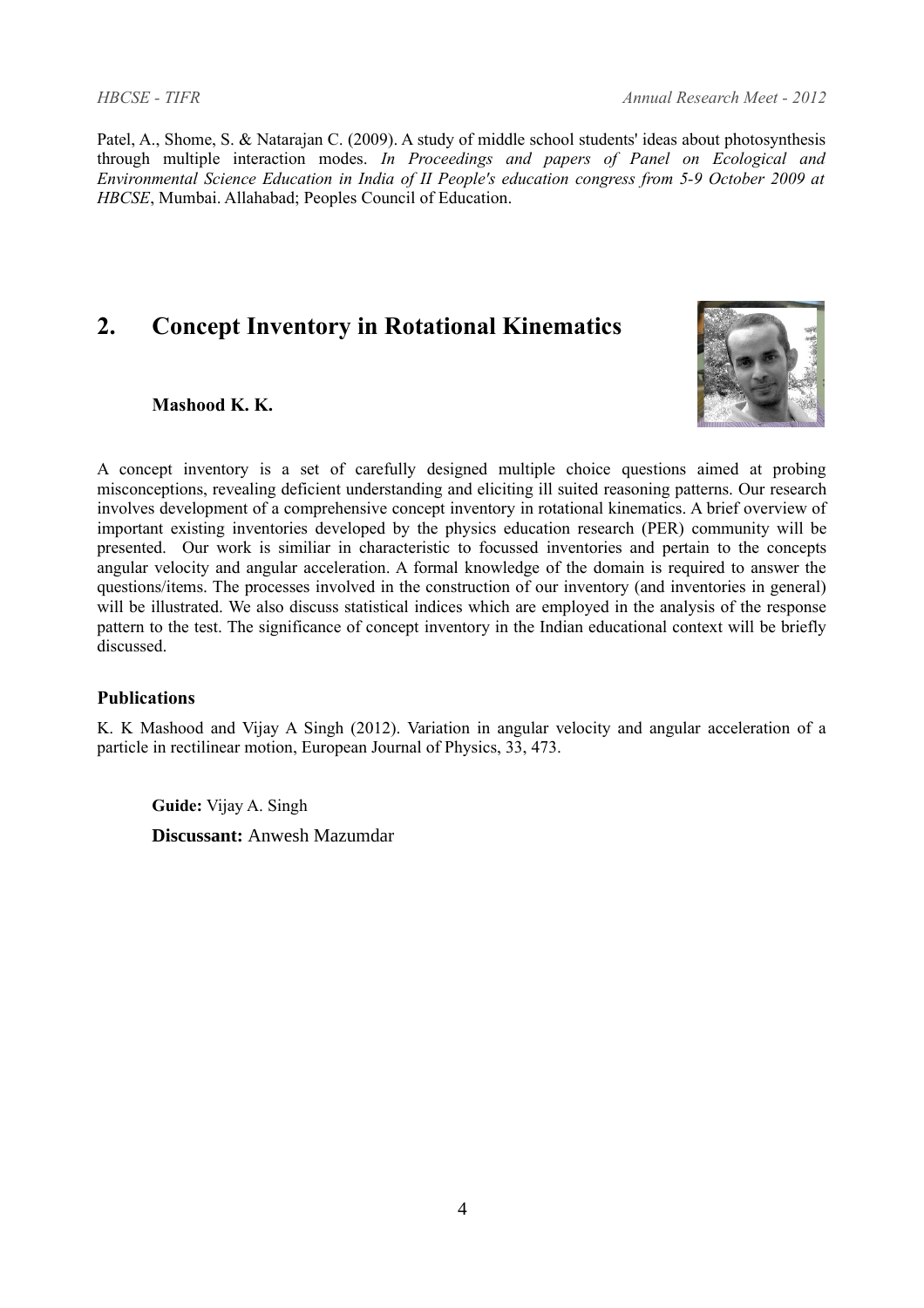# **3. Exploring the Connection between Multiplicative Thinking and Area-measurement**



### **Jeenath Rahaman**

The understanding of the area concept requires connecting multiplication to geometry. Multiplicative thinking is a well researched area in mathematics education and has applications in a broad range of topics, like understanding the inverse relation, part-whole relation, fractions, proportion, etc. On the other hand, the domain of measurement is relatively less researched, even few studies to explore the connection between measurement and multiplicative thinking.

Geometric measurement involves deriving a new quantity (the number of units), from two known quantities – magnitude of the unit and magnitude of the space to be measured. Lamon (2007) and several others have argued that the way measurement is handled in the elementary curriculum leads students to do an act of measuring, rather than developing the concept of measurement. She showed that very few students could understand that the unit of measure could be broken further into smaller subunits to make the measurement more precise. In the present study, we attempt an exploration of the different ways in which multiplicative thinking is involved in the geometric measurement of area, with a specific focus on developing tasks that elicit the use of multiplicative thinking in finding the area of geometric figures.

We report a task-based interview with a mixed group of 19 grade five students, where we try to explore the connections between numerical and geometrical aspects of area-measurement via multiplicative thinking.

**Keywords:** *multiplicative thinking, geometric measurement, area, unit.*

### **Publications**

Rahaman, J. (2011). An Analysis of Students' Representation of Area and Perimeter , Paper presented at *National Initiative on Mathematics Education Western Regional Conference* held at IISER, Pune.

Rahaman, J. (2011). An Analysis of Students' Strategies for Area Measurement and its Curricular Implications , Paper presented at the 46<sup>th</sup> Annual conference of *the Association of Mathematics Teachers of India(AMTI),* Vidya Prathishtan, Baramati.

Rahaman, J., Subramanium, K., & Chandrasekhran, S. (forthcoming). Exploring the Connection between Multiplicative thinking and the Measurement of Area. The 12th International Congress on Mathematical Education. COEX, Seoul, Korea.

**Guide:** K. Subramaniam **Discussant:** Rajesh B. Khaparde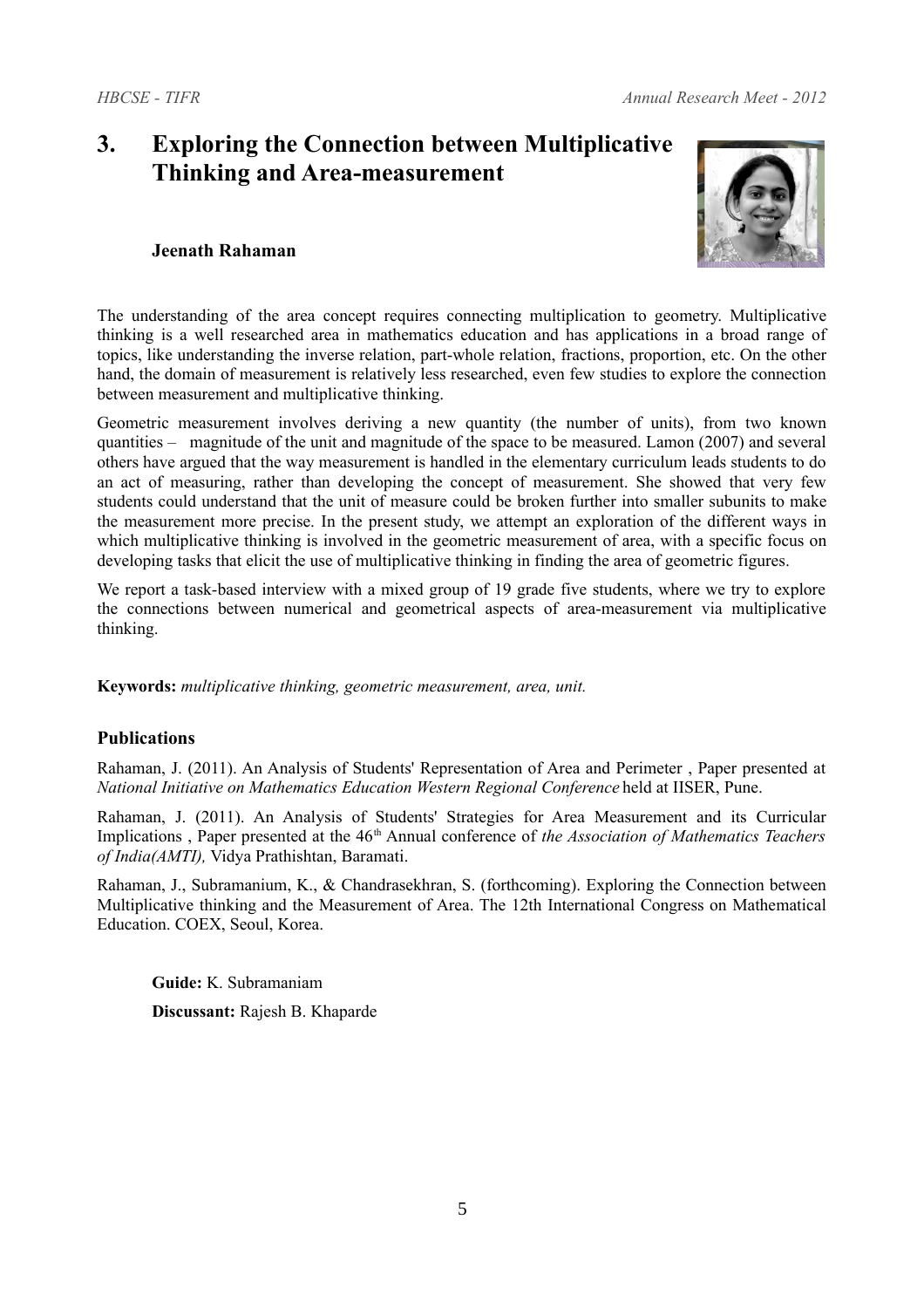# **4. Grade 3 Students' Measurement Experiences and Performance in Length Measurement Tasks**



### **Prajakt P. Pande**

Understanding spatial concepts like area, volume their derived quantities relies on understanding length measurement and the concepts underlying it. In many Indian curricula, learning length measurement is placed at the beginning in the trajectory of learning measurement of quantities in general (e.g. NCERT, Maharashtra State Board & Bihar SCERT Grade 1 to 8 science and mathematics textbooks).

In this study we started with analyzing the progression of the topic of length measurement through Grades 1-8 in the above mentioned textbooks to help develop a semi-structured whole class interaction. The study further attempted to explore measurement experiences of 24 students from Grade 3 at the a primary school in Patna and their responses to certain tasks viz. Comparison, seriation, estimation and measurement through a whole class interaction session, in relation to findings from the literature. In addition, the study also discusses in brief the situation of government primary schools in Patna.

The overall situation of government primary schools in Patna was found to be poor in terms of infrastructure, attendance of students and teachers, regularity of classes and motivation. Many of the students in schools are first generation learners and work to support their families financially. Students, in general, shared various out of school experiences of measurement and showed mixed performances in the length measurement tasks posed during the whole class interaction session.

**Keywords:** *Measurement, measurement experiences, length measurement, standard and non-standard units of measurement, comparison, seriation, estimation.*

**Guide:** Jayashree Ramadas **Discussant:** K. Subramaniam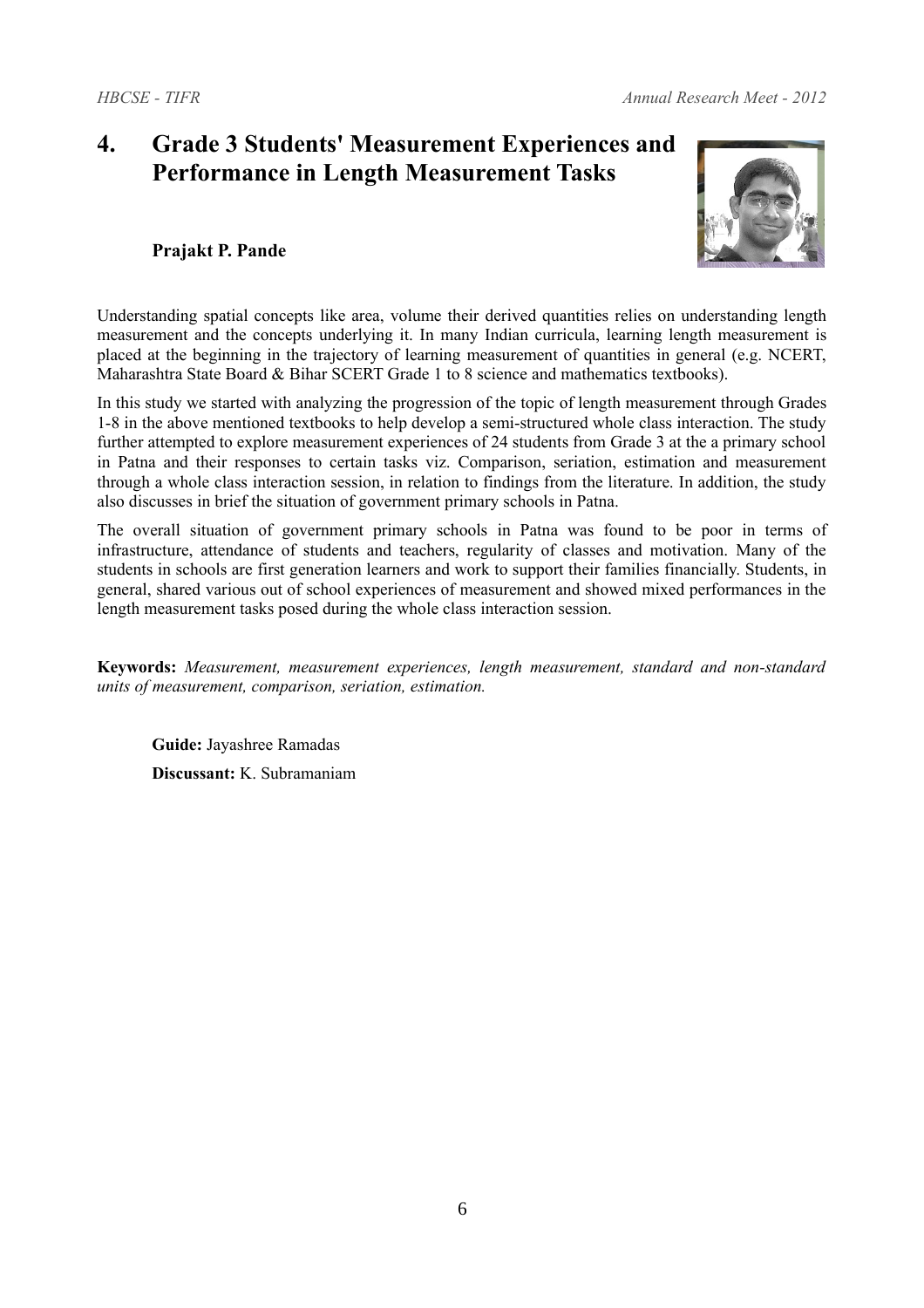### **5. Chat Activity: Collaborative and Constructive Way of Learning in Social Environment**

### **Rafikh Shaikh**



In a regular Indian classroom, we expect children to become literate, but do not allow them to speak enough or communicate with each other. In a technology aided classroom, however, the barriers to different types of communication breaks down. For instance, communicating in writing in a virtual chat room allows children to become literate, as well as situate themselves in a social environment. Because of the latter possibility, children look forward to this activity with lots of motivation and interest.

Learning literacy skills is an obvious possibility with a chat room. Can it also help develop numeracy skills? To explore this question, we modified some rules of the virtual chat room in the XO Laptop. The modifications were needed to facilitate development of arithmetic skills like addition, subtraction and multiplication. We present the highlights of this chat room experiment, and outline the insights gained from the analysis of the logs collected for five months from a group of 15 tribal village students ( $3<sup>rd</sup>$  and  $4<sup>th</sup>$ ) grade).

Based on these insights, we propose an effective strategy for teaching mathematics in a technology-aided classroom, using a collaborative and constructive mode of teaching/learning.

**Keywords:** *Social Environment, Virtual Chat, Numeracy skills, Technology aided education.*

**Guide:** Nagarjuna G. **Discussant:** Sanjay Chandrashekahran

## **6. A case for External Representations and Epistemic Actions**



### **Anveshna Srivastava**

As part of my proposed research work on the cognitive role of external representations in understanding DNA structure, I present here a part of my ongoing literature review. My research seeks to answer specific questions related to the different cognitive mechanisms employed in the use of external representations and how internal representations are built up by interacting with different external representations. To answer these questions, I refer here to two works of David Kirsh, which gives an account of how using external representations, and performing epistemic actions in the world, enhance one's cognitive abilities. I aim to discuss author's view point on the subject matter while trying to explore connecting links with my proposed work.

**Keywords:** *External representation, internal representation, cognitive strategies, epistemic action.*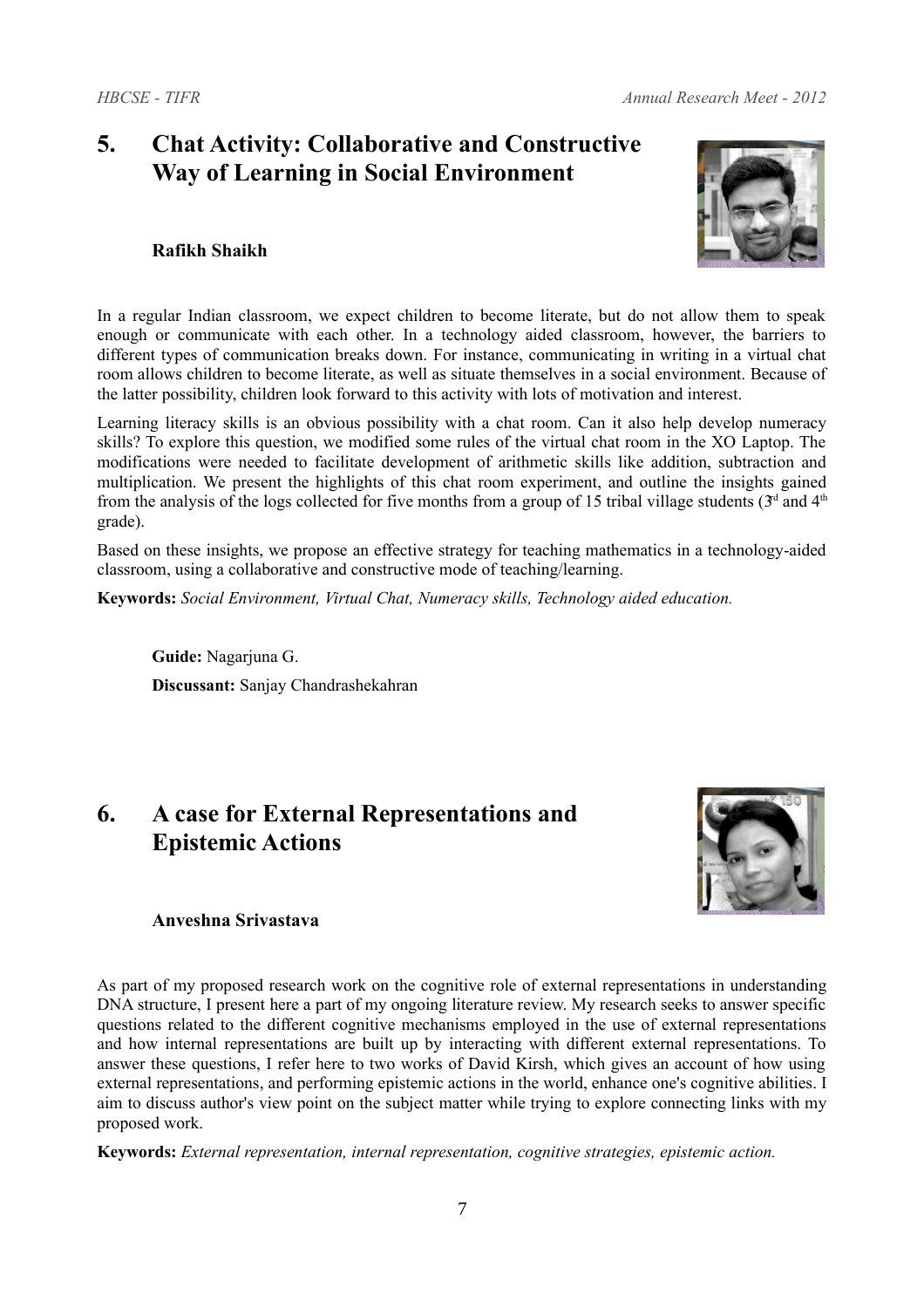#### **Publication**

Srivastava, A. & Ramadas, J. (In press). Analogy and Gesture for Mental Visualization of DNA Structure. In Treagust, D.F. & Tsui, C.-Y. (Eds.), Multiple Representations in Biological Education. Dordrecht, The Netherlands: Springer.

**Guide:** Sanjay Chandrasekharan

*Short Presentation*

# **7. What Aspirations Do Students with Disabilities Have in Science?**



**Amit Sharma**

For a democratic and egalitarian society, education needs to be inclusive so that equal opportunities are made available to all students. However it has been found that only a few students with disabilities get enrolled in higher levels of education (NCPEDP, 2005). One of the reason behind this may be the present state of education which does not fit into the aspirations of students with disabilities. Aspirations of children are "a reflection of what they wish to become and subsequently guide a number of factors that impact what they will eventually do in life." (Bal & Wiley, 2005).

Aspirations develop a will in students to "invest time, effort or money to attain a goal" (Sherwood, 1989). The paper reports on a study of the aspirations of 31 students with respect to science. The students had different physical disabilities and were studying in classes Vith and Xth in 6 different schools. The study is important for science education as it throws light on the aspirations of students with disabilities and suggests ways to make science education more inclusive.

**Guide:** Sugra Chunawala **Discussant:** G. Nagarjuna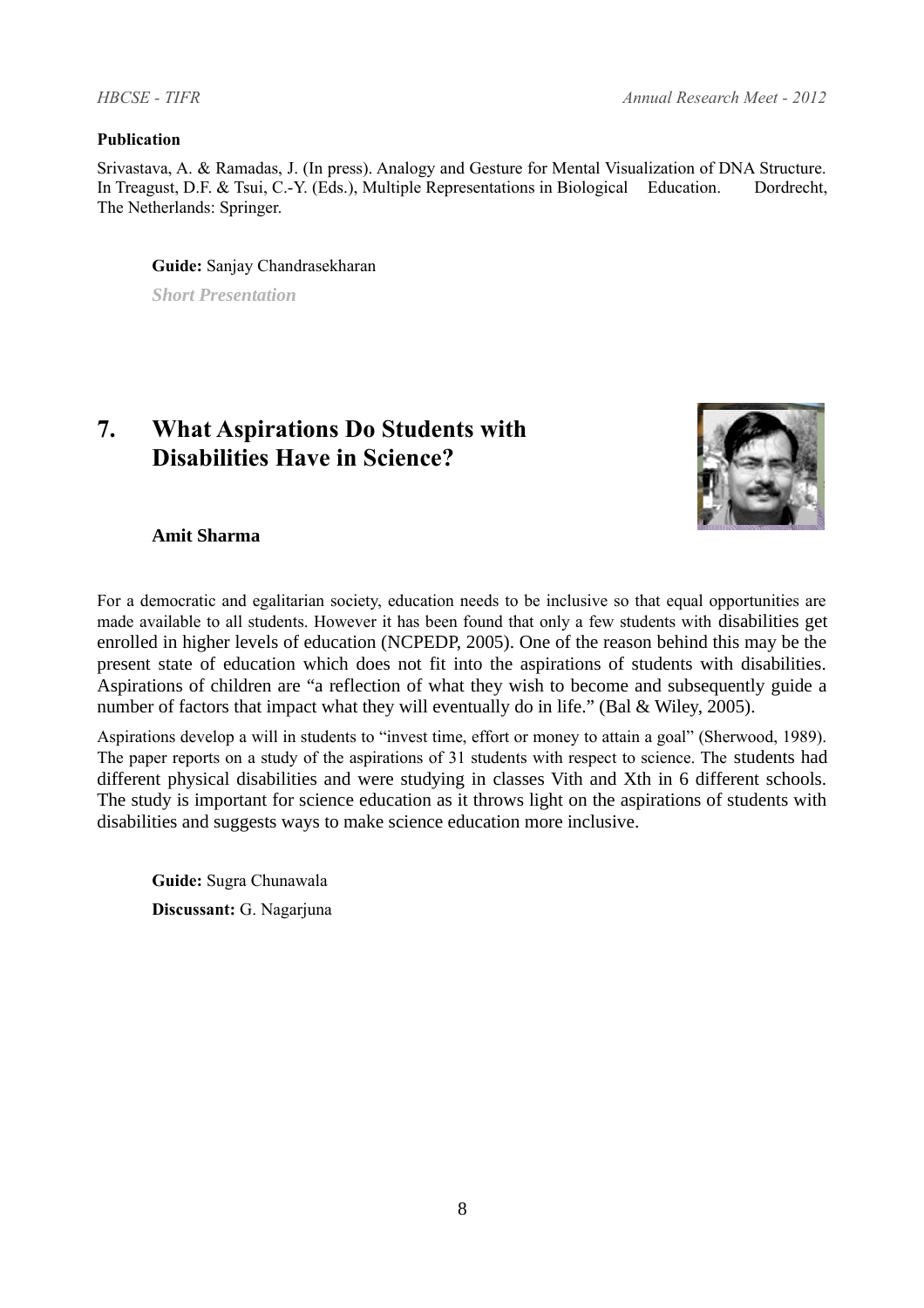# **8. Knowledge of Non-formal Measurement Units Among Working-class Middle-graders: An Exploration**



### **Arindam Bose**

Measurement is a topic area that makes strong connections between school mathematics and real life. In most countries around the world, the international system of units prevails and this is the only system that is included in the school mathematics and science curriculum. This was not the situation around a hundred years ago. For example, in India, multiple systems of units were used for currencies, weight, volume and time measurement up to the  $19<sup>th</sup>$  Century. These included both indigenous units and their local variations and the units introduced by the British colonial power. Even now the measurement units used in smallscale manufacturing and in the informal sector of the industry are different from the standard international units. Besides formal, non-standard units, informal units of convenience which are not precisely quantified are used. Similarly non-standard instruments of convenience are also used. A study of such instruments and units, the modes of their use and the manner in which quantification is achieved tell us about the interaction of mathematics with the real world.

In this paper, we describe some of the units that are still being used in the informal sector of the industry, in which many children from low-income families participate in various ways and are often exposed to a variety of such units. Data was collected as part of an ongoing study in a large low-income area in central Mumbai to understand the variation in children's out-of-school mathematical knowledge as well as their involvement in the economic activity. The data used for this paper is drawn from semi-structured interviews, informal visits to the house-holds and small manufacturing units, and discussions held with adults in these locations.

**Keywords:** *standard, non-standard units, non-formal units, informal sector*

### **Refereed papers:**

Bose, A. & Subramaniam, K. (*forthcoming*). Profile of Students' Arithmetical Knowledge Acquired In and Outside School. (Poster Presentation). In *Proceedings of the Twelfth Conference of International Congress of Mathematics Education,* Seoul: ICME.

Subramaniam, K. & Bose, A. (*f*orthcoming). Measurement Units and Instruments – The Indian context. In *Proceedings of the Twelfth Conference of International Congress of Mathematics Education,* Seoul: ICME.

Prediger, S., Clarkson, P. & Bose, A. (*forthcoming*). A Way Forward for Teaching in Multilingual Contexts: Purposefully Relating Multilingual Registers. In *Proceedings of the Twelfth Conference of International Congress of Mathematics Education,* Seoul: ICME.

Choudhury, M. & Bose, A. (2011). An Investigation of the Role of Language-negotiations in a Multilingual Mathematics Classroom. In M. Setati, T. Nkambule, & L. Goosen (Eds.). *Mathematics and language diversity:* Proceedings of the ICMI Study-21 Conference, Sào Paulo, Brazil. (pp. 28-37).

Bose, A. & Subramaniam, K. (2011). Exploring school children's out of school mathematics. In Ubuz, B. (Ed.). *Proceedings of the 35th Conference of the International Group for the Psychology of Mathematics Education,* Vol. 2, pp. 177-184, Ankara, Turkey: PME.

Bose, A. & Subramaniam, K. (2011). Exploring school children's 'everyday' mathematical knowledge. Poster Presentation. In Ubuz, B. (Ed.). *Proceedings of the 35th Conference of the International Group for*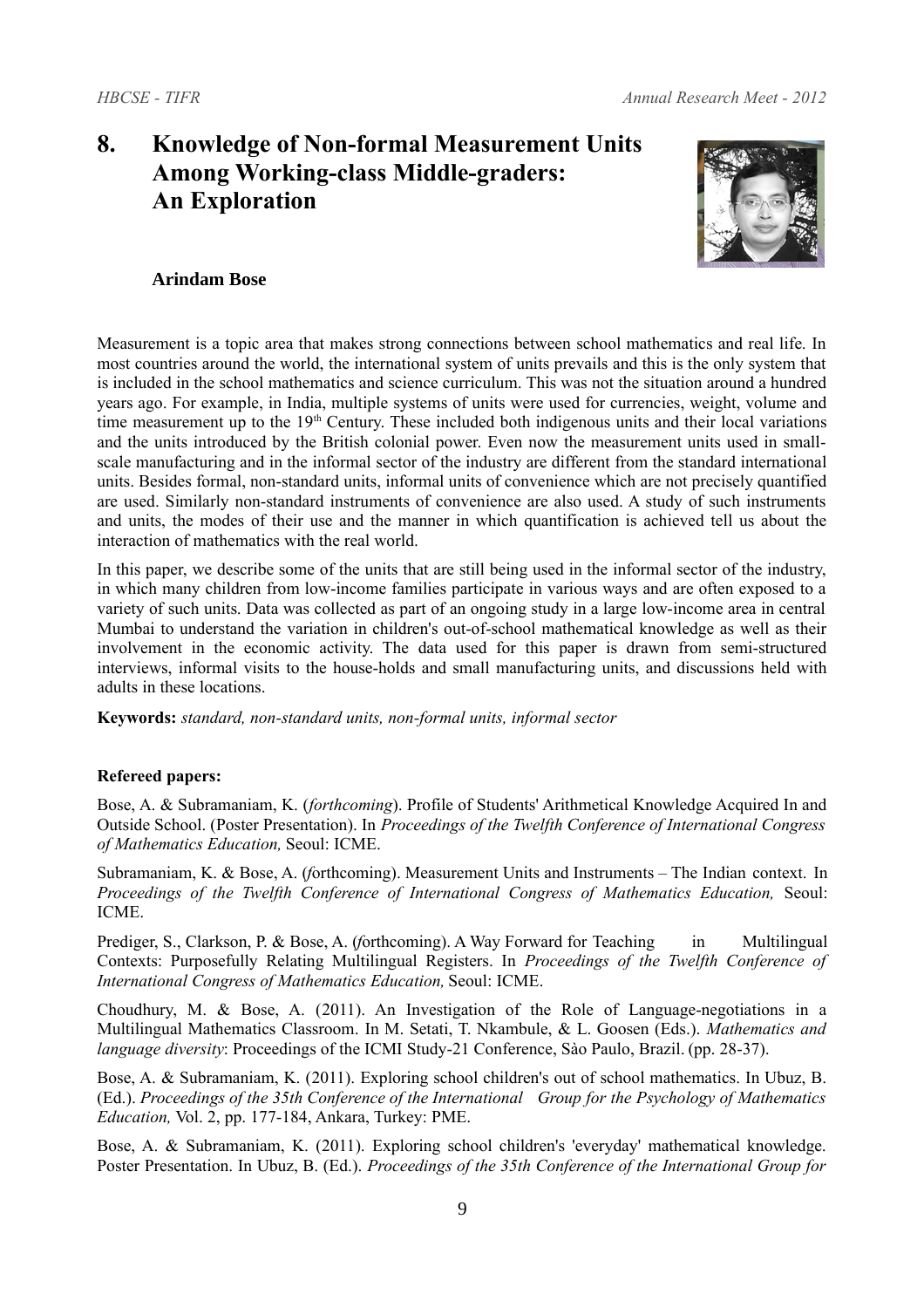*the Psychology of Mathematics Education,* Vol. 1, p. 477, Ankara, Turkey: PME.

Bose, A. & Choudhury, M. (2010). Language Negotiation in a Multilingual Mathematics Classroom: An Analysis. In L. Sparrow, B. Kissane, & C. Hurst (Eds.), *Shaping the future of mathematics education: Proceedings of the 33rd Conference of the Mathematics Education Research Group of Australasia, Inc*., Fremantle, Australia: MERGA. (pp. 93-100). *Available at* [http://www.merga.net.au/documents/MERGA33\\_Bose&Choudhury.pdf](http://www.merga.net.au/documents/MERGA33_Bose&Choudhury.pdf)

Bose, A. (2009). Mathematical Riddles among the Mushars: Linked to a Historical Tradition? In M. Tzekaki, M. Kaldrimidou, & H. Sakonidis (Eds.). *Proceedings of the 33rd Conference of the International Group for the Psychology of Mathematics Education,* Vol. 5, pp. 439. Thessaloniki, Greece: PME.

#### **In Science Communication Journal:**

Bose, A., Sharma, A., & Mishra, K. K. (2011). Samachar-patron mein surya-grahan: Ek shaikshik evam vishleshanatmak adhyayan. *Vigyan Parishad Anusandhan Patrika, 54* (2), 37-44. Vigyan Parishad: Prayag. ISSN: 0505-5806.

#### **Other papers:**

Bose, A. (2010). Knowing the World better through Mathematics: Bringing together Critical Mathematics Education and Everyday Mathematics. *Prof. A. Narasinga Rao Memorial Lecture. In the proceedings of the 45th Annual Conference of the Association of Mathematics Teachers of India (AMTI),* Calcutta, India. (pp. 51-62).

**Guide:** K. Subramaniam **Discussant:** Sugra Chunawala

# **9. Reviewing Research on Teaching Contexts that Support Algebraic Thinking in Children**



#### **Shikha Takker**

Algebra is identified as a difficult concept in middle school mathematics. There exists plenty of research on developing students' algebraic thinking and their difficulty in moving from arithmetic to algebra. Different suggestions have been made to build the gap between arithmetic and algebra like considering algebra as an extension of arithmetic or algebraization of arithmetic. However, most of research in the field of teaching and learning algebra has remained far from the purview of teachers, who are actually teaching algebra to students in classrooms.

The larger objective of the study is to explore and (later) strengthen teachers' knowledge about students' algebraic thinking. Students' algebraic thinking is accessed through the contexts being used to introduce algebra in classroom. These contexts would address generalisation, justification, or proving, which are central to algebra teaching and learning.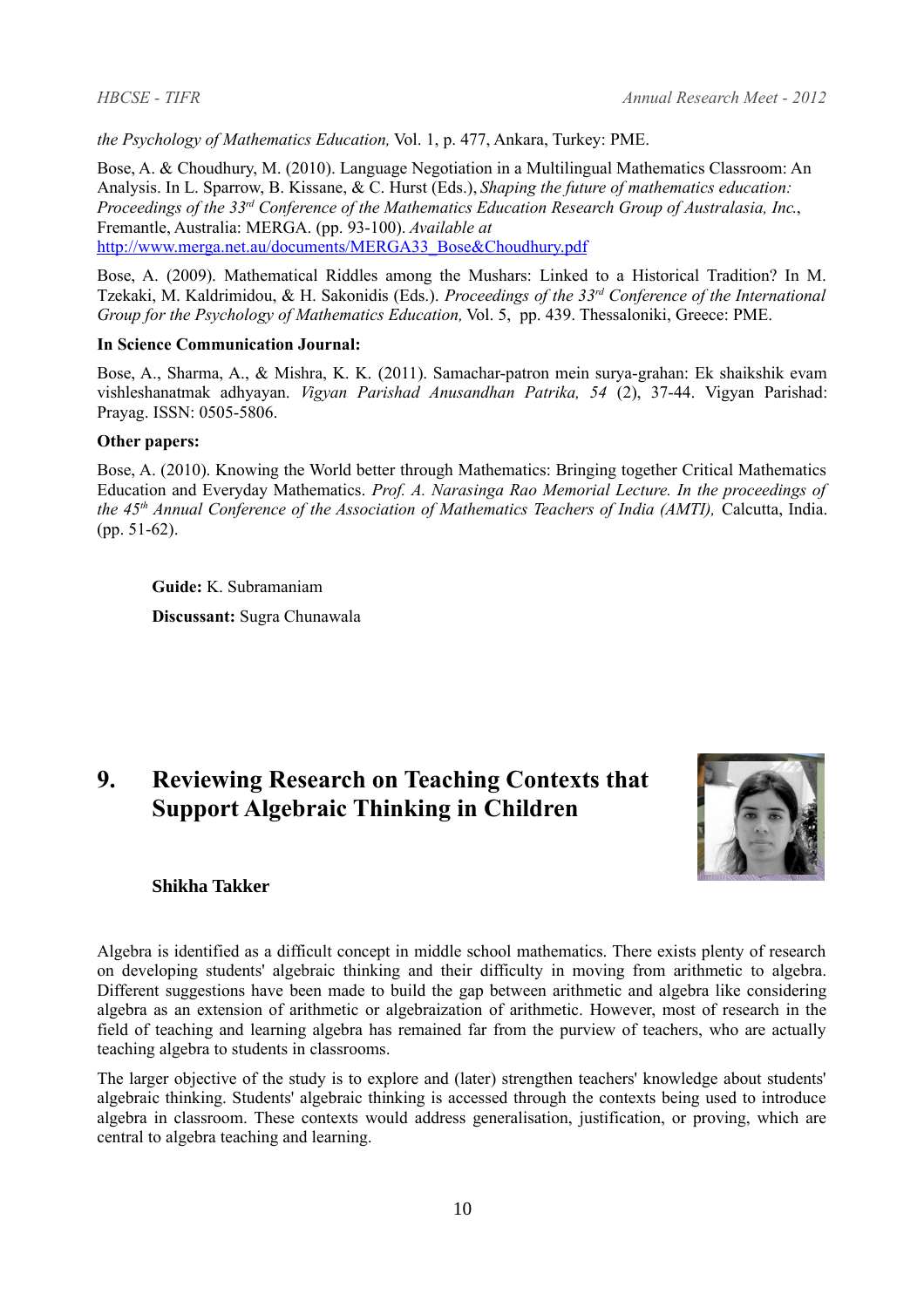In this paper, I intend to review the research on algebra teaching and learning with a specific focus on the contexts being used to introduce algebra to students and ways in which students respond to them. I will also try to look at the researches that have supported teachers' understanding of students' thinking and learning of algebra. In the process of this review, I intend to gain insights about the nature of work that has happened in the field and draw implications for teaching and learning. This would mean identifying selected parts from review which can be shared or experienced with the teachers to build on their understanding of students' algebraic thinking.

**Keywords:** *algebraization of arithmetic, students' algebraic thinking, teacher knowledge, algebra contexts* 

#### **Publications**

Takker, S. (2011). Reformed Curriculum Framework: Insights from Teachers' Perspectives, *Journal of Mathematics Education at Teachers College: Mathematics Curriculum Issue, Vol 2, pp 34-39* 

Takker, S. & Subramaniam, K. (2011). Potential of Classroom-based Tasks for Eliciting Teachers' Knowledge about Students' Mathematics , Paper presented at *National Initiative on Mathematics Education Western Regional Conference* held at IISER, Pune

Takker, S. (2011). Using Classroom-based Tasks as Contexts for Reflection and Situating Teacher Learning . *Proceedings of National Seminar on Preparation and Professional Development of Teacher Educators: A Report.* Regional Institute of Education (NCERT), Mysore

*Takker, S. & Subramaniam, K. (forthcoming). Understanding Teachers' Knowledge of and Responses to Students' Mathematical Thinking.* Paper (to be) presented at *The 12th International Congress on Mathematical Education, Seoul, Korea: ICME* 

**Guide:** K. Subramaniam

**Discussant:** Jayashree Ramadas

# **10. Several Lines of Inquiry into Inquiry Teaching and Learning: Exploring the Affective Outcomes of Inquiry-Oriented Science Teaching**



#### **Aisha Kawalkar**

In this paper, we report our explorations of some affective outcomes of teaching science through inquiry. In the process of developing an innovative inquiry-oriented science curriculum, we conducted classes with middle school students (Grades 6 through 8) over several years. In these classes, we discovered some notable affective changes in students, although the focus of teaching in these classes was on conceptual understanding. At the end of our four year intervention with them, we administered self-report questionnaires to the students, and conducted follow-up interviews. We also administered questionnaires to students' parents and peer group to obtain richer data and for triangulation of students' responses. The self-reports and interviews indicate, among other positive changes, increase in students' engagement levels with the topic at hand, their interest in science, self-confidence and participation in science classes. In this paper, we report some of the preliminary qualitative analysis from this study. We also briefly discuss how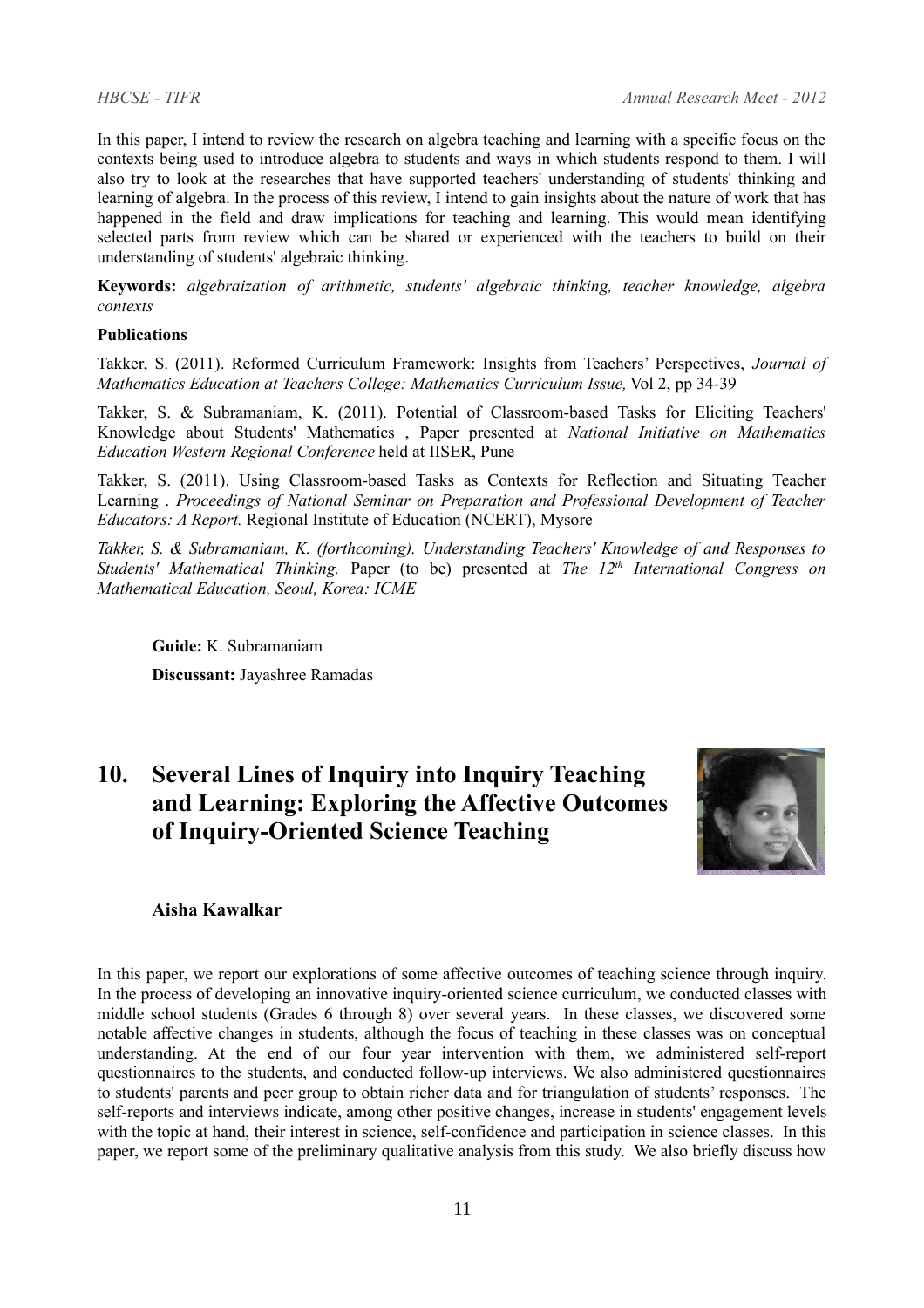it informed the design of a subsequent in-depth exploration of affective changes in students in response to inquiry-oriented science teaching.

**Keywords:** *Inquiry-based science teaching, affective outcomes, students' self-reports, middle school*

**Guide:** Jyotsna Vijapurkar **Discussant:** Karen Haydock

# **11. An Exploration for a Theoretical Framework to Understand and Design Learning Ecologies for Facilitating Quantitative Knowledge**



### **Shraddha Ghumre**

The discussion is an attempt to elaborate on the core issue of my research project- an inquiry into the causes that help learners to reorganize their knowledge structure, facilitating an iterative adaptive shift from qualitative to quantitative knowledge. For purposes of organizational clarity, I will discuss the causes of restructuring through the interdependent categories of agent-related and environment-related cognitive resources. Such an interdependence highlights an important aspect that in order to understand the cognitive process of knowledge restructuring one has to look for a broader class of events and structures as the factors of analysis. These factors transcend the view that cognitive processes are fully embodied to ones that are actively distributed and reliably coupled between agent and the environment (material means, social groups, through time). Such a distributed and active externalization of cognitive processes strengthens the notion of the environment being composed of semiotic action objects. Consequently, these processes are essentially action-dependent and dynamic and the structures involved are plastic.

An understanding of how the agent and the environment based resources aid in the adaptive shift is expected to feed into the characterization and design of learning ecologies.

Lastly, the dynamics of coupling between the agent and the environment is expected to throw light on how such interactions could have favored the construction of knowledge.

**Guide:** Nagarjuna G.

*Short Presentation*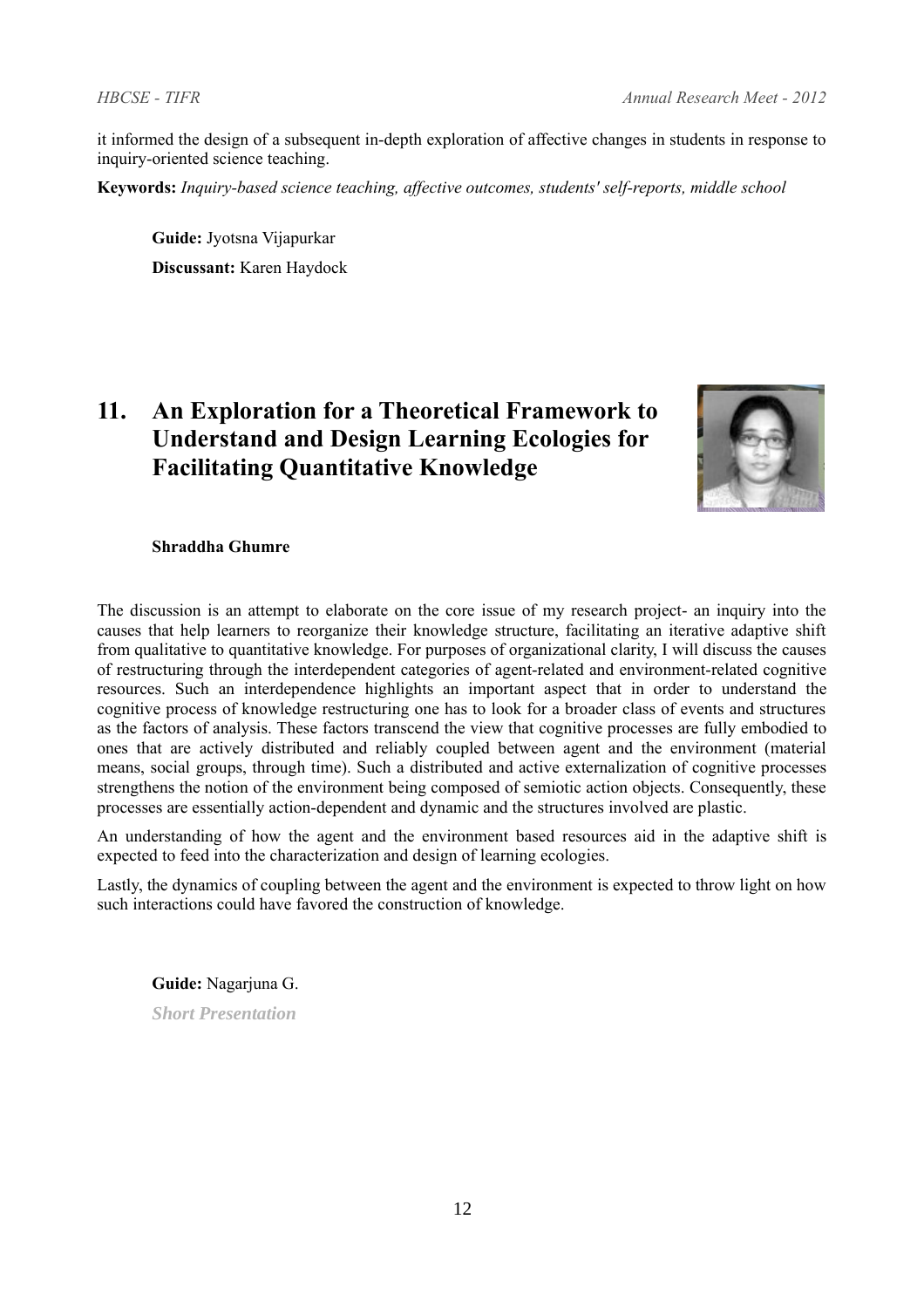# **12. Interaction between Belief and Pedagogical Content Knowledge of Teachers While Discussing Use of Algorithms**



### **Ruchi S. Kumar**

Elementary education in India has long held teaching of algorithms as the prime focus of teaching mathematics at this level. Likewise there is co-occurence of widespread belief among teachers that there is just one best algorithm for each operation that should be focused while teaching in the classroom. This has been challenged in the new curriculum framework (NCERT, 2006, p.19) by providing space for alternative methods that students come up and engaging students in understanding why algorithms work.

In this poster we will graphically display the results of thematic analysis of a session conducted in a workshop as part of a 2 year long professional development program involving 4 primary and 8 middle school mathematics teachers from a public school system. The session involved discussion about subtraction algorithm followed by multiplication where in teachers engagement with belief about teaching algorithm was witnessed. For some teachers the engagement was in form of resistance to engage with alternative methods and questions about how they work, as they perceived it to cause confusion among students since they would not be able to understand the concepts. Resistance was also on account of the rules related to algorithm which teachers felt cannot be broken like "borrowing from left from the same number". Teachers also engaged by sharing the explanation of algorithms which ranged from procedures involving numbers to use of concepts like place value and distributivity for understanding the algorithm. Teachers voiced their challenges to these explanations using students' thinking and understanding as proxy. In comparison to subtraction, discussion of multiplication involved sharing of alternative methods, but teachers stressed the importance of students getting correct answers and speed or ease of calculation rather than conceptual clarity. These forms of engagement resulted in interaction between beliefs held by participating teachers and the pedagogical content knowledge related to algorithm leading towards engagement of teachers in understanding how algorithms work by teacher educators and why different algorithms give correct answers. These engagements might be the first steps towards teachers engaging with alternative ways to find solutions and evaluating generality of the alternative methods.

### **References**

NCERT (2006). National focus group on Teaching of Mathematics Report, NCERT,New Delhi.

**Guide:** K. Subramaniam **Discussant:** Jayashree Ramadas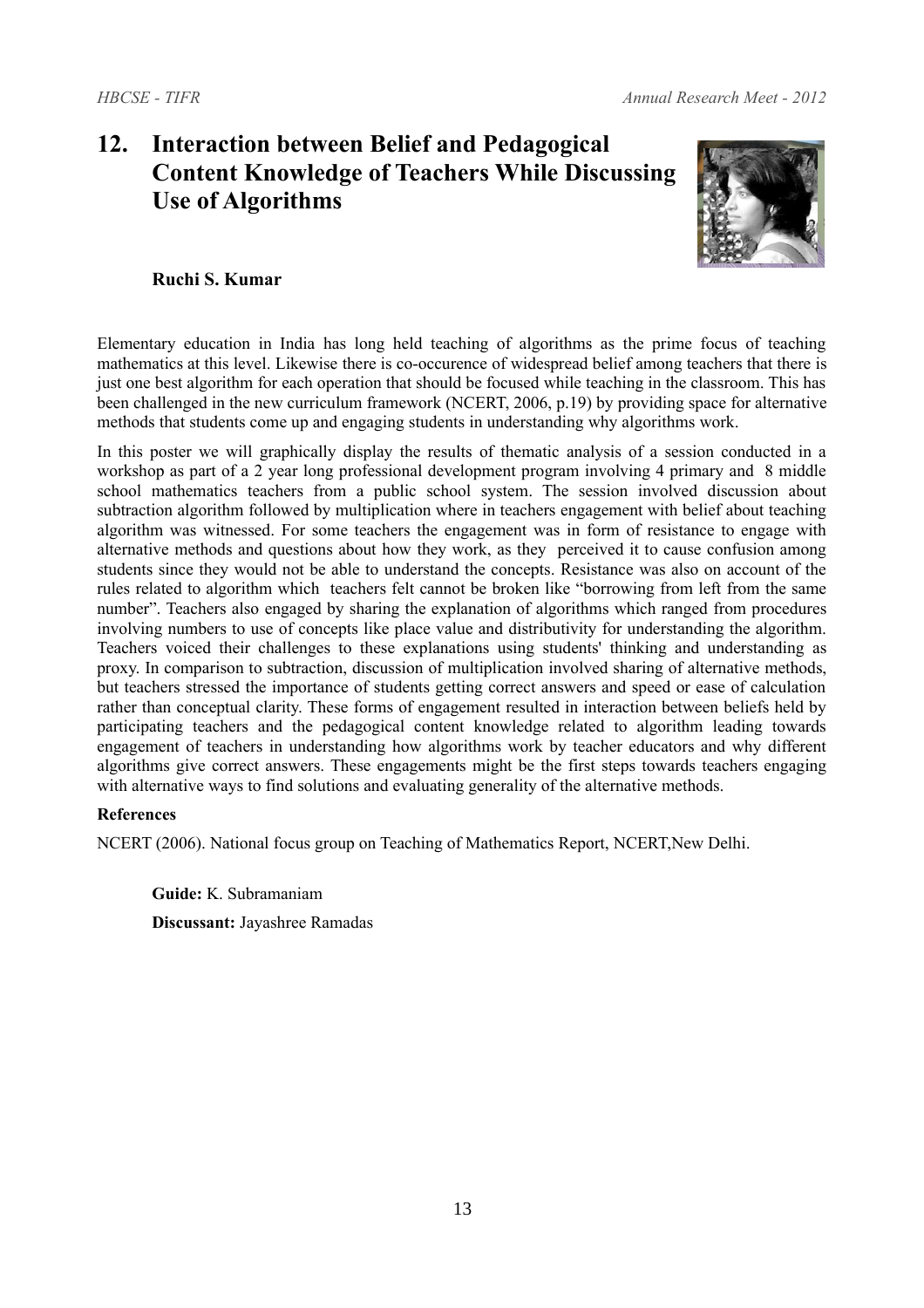# **13. Biology Graduate Students' Critical Examination of Deterministic Claims in a Neurogenetics Media Article**



### **Aswathy Raveendran**

The term 'genetic determinism' refers to the belief system that attributes substantial weight to genes in shaping human traits. Since the advent of the Human genome project- a spate of projects have started researching genetic causes of phenotypes ranging from disease conditions to qualities like happiness. This framework has been criticized for its conceptual limitations as well as for its ethical implications.

Since genetic determinism is a rich topic that opens up intellectual exploration in multiple areasphilosophical, methodological and ethical, we take the standpoint that biology students pursuing higher education in biological sciences will educationally benefit from critically evaluating deterministic claims in genetics research.

In this paper, we detail criteria used by 25 biology graduate students in their critical evaluation of deterministic claims in a neurogenetics media article.

We derive these criteria inductively based on our analysis of the responses and make sense of these criteria in the light of a theoretical framework drawing from literature in the Philosophy of Science that discusses the role of values in scientific theory building. Implications for teaching Nature of Science in higher education will be discussed.

**Guide:** Sugra Chunawala **Discussant:** Karen Haydock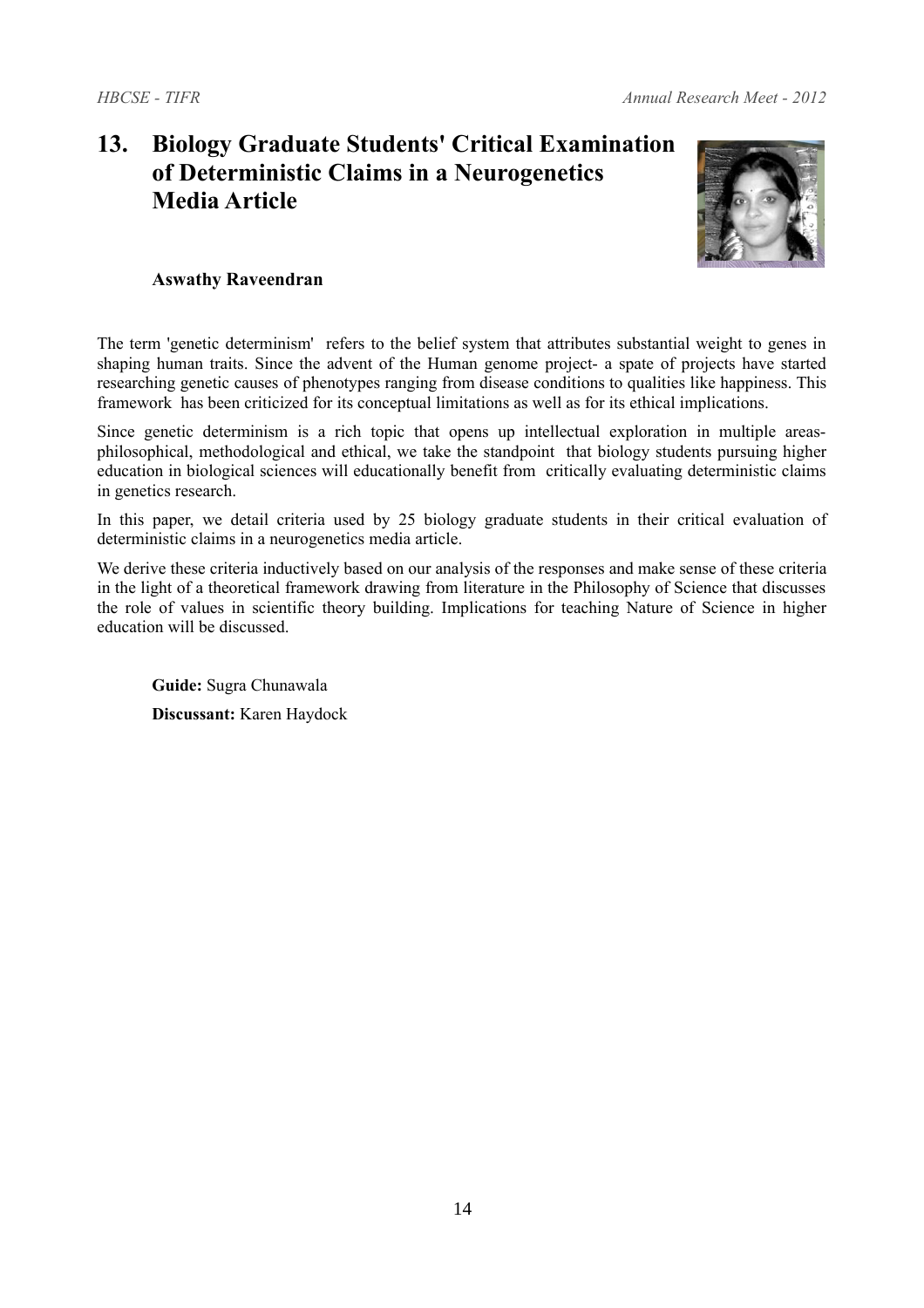# **14. Students' Perceptions of Biology as a Subject of Learning**



### **Meena Kharatmal**

Understanding of students' perceptions of biology is important as these could throw some light on conceptual understanding in the subject, teaching-learning strategies, and career choices of students. While the attitudes of science in general have been extensively studied, in the disciplines of physical sciences, biological sciences have been less charted. As science is a heterogeneous mixture of its sub-disciplines, the results of a sub-discipline may not be a good indicator of the situation with respect to another subdiscipline and hence generalization may be problematic. There is a need of research studies on students' interests and attitudes toward biology. A study on students' perceptions of biology in the Indian context would be an important addition to knowledge. The aim of the current study is to investigate secondary students' perception of biology as a subject of learning. In the presentation, the methodology and some preliminary findings will be discussed.

*Short Presentation*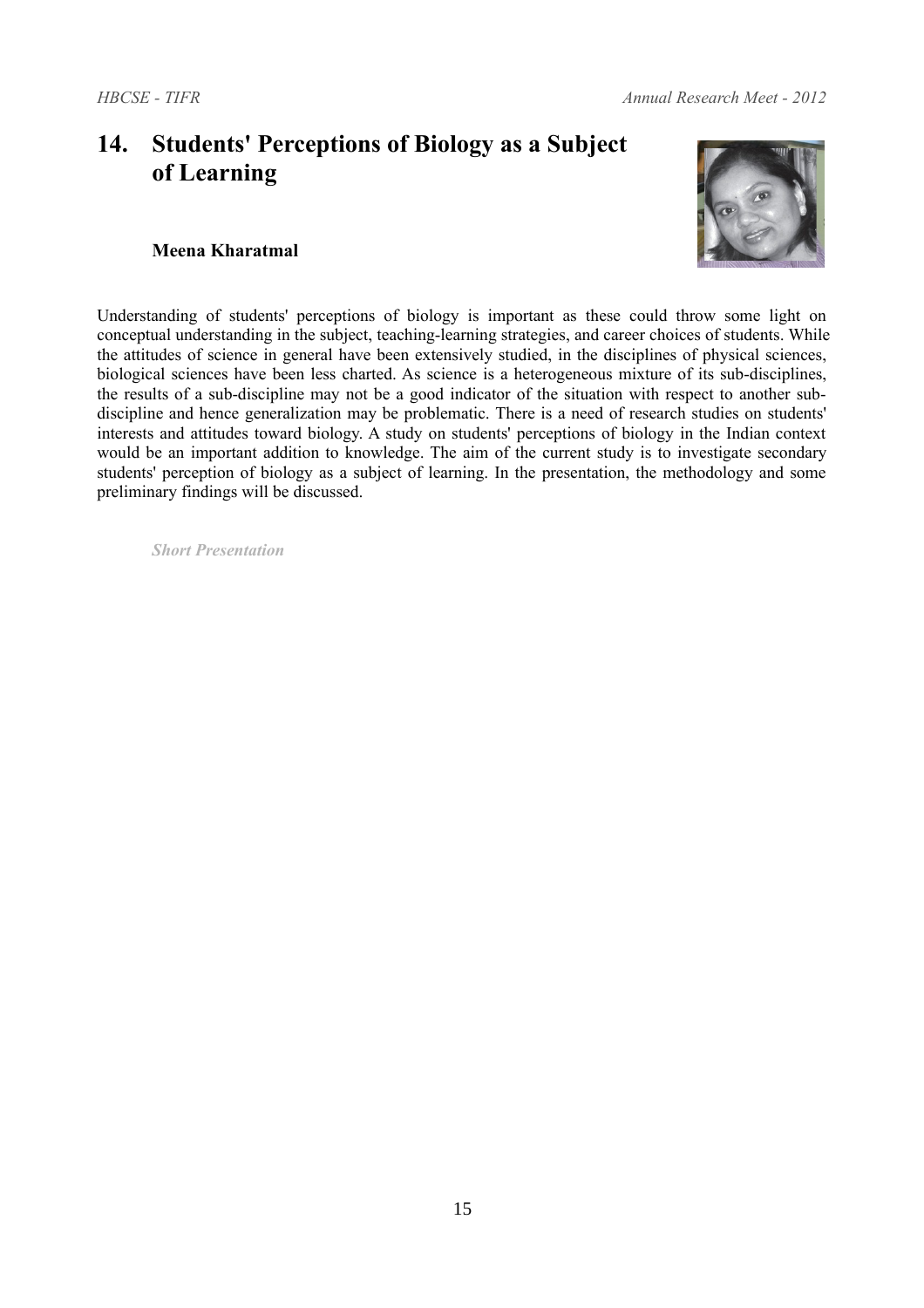#### **ARM 2012 SCHEDULE**

| <b>Time</b> | <b>Speaker</b>            | <b>Title</b>                                                                                                                         | <b>Discussant</b>                | <b>Chair person</b> |  |  |
|-------------|---------------------------|--------------------------------------------------------------------------------------------------------------------------------------|----------------------------------|---------------------|--|--|
| 09:30       | <b>Breakfast</b>          | <b>Tuesday, April 17</b>                                                                                                             |                                  |                     |  |  |
| 10:30       | Jayashree Ramadas Welcome |                                                                                                                                      |                                  |                     |  |  |
| 10:45       | Saurav Shome              | Integrating assessment in school projects:<br>On a journey with teachers                                                             | Sanjay C.                        | Aniket Sule         |  |  |
| 11:45       | <b>Tea</b>                |                                                                                                                                      |                                  |                     |  |  |
|             |                           |                                                                                                                                      |                                  |                     |  |  |
| 12:00       | Mashood K. K.             | Concept inventory in rotational kinematics                                                                                           | Anvesh M.                        | Aniket Sule         |  |  |
| 01:00       | Lunch                     |                                                                                                                                      |                                  |                     |  |  |
| 02:30       | Jeenath Rahaman           | Exploring the connection between<br>multiplicative thinking and area-<br>measurement                                                 | Rajesh B Khaparde K. Subramaniam |                     |  |  |
| 03:30       | <b>Tea</b>                |                                                                                                                                      |                                  |                     |  |  |
| 04:00       | Prajakt P Pande           | Grade 3 students' measurement experiences<br>and performance in length measurement<br>tasks                                          | K Subramaniam                    | K. Subramaniam      |  |  |
| 05:00       | Chitra Natarajan          | <b>Daily summary</b>                                                                                                                 |                                  |                     |  |  |
| 08:00       | <b>Dinner</b>             |                                                                                                                                      |                                  |                     |  |  |
|             |                           |                                                                                                                                      |                                  |                     |  |  |
|             |                           | <b>Wednesday, April 18</b>                                                                                                           |                                  |                     |  |  |
| 09:30       | <b>Breakfast</b>          |                                                                                                                                      |                                  |                     |  |  |
| 10:00       | Rafikh Shaikh             | Chat activity: collaborative and constructive<br>way of learning in Social environment.                                              | Sanjay C.                        | Karen Haydock       |  |  |
| 11:00       | Anveshna<br>Srivastava    | A case for external representations and<br>epistemic actions                                                                         | Short Presentation Karen Haydock |                     |  |  |
| 11:30       | Tea                       |                                                                                                                                      |                                  |                     |  |  |
| 12:00       | Amit Sharma               | What aspirations do students with<br>disabilities have in science?                                                                   | G. Nagarjuna                     | Karen Haydock       |  |  |
| 01:00       | Lunch                     |                                                                                                                                      |                                  |                     |  |  |
| 02:30       | Arindam Bose              | Knowledge of non-formal measurement<br>units among working-class middle-graders:<br>an exploration                                   | Sugra Chunawala                  | J. Vijapurkar       |  |  |
| 03:30       | Tea                       |                                                                                                                                      |                                  |                     |  |  |
| 04:00       | Shikha Takker             | Reviewing research on teaching contexts<br>that support algebraic thinking in children                                               | Jayashree Ramadas J. Vijapurkar  |                     |  |  |
| 05:00       | Chitra Natarajan          | Daily summary                                                                                                                        |                                  |                     |  |  |
| 08:00       | <b>Dinner</b>             |                                                                                                                                      |                                  |                     |  |  |
|             |                           |                                                                                                                                      |                                  |                     |  |  |
|             |                           | <b>Thursday, April 19</b>                                                                                                            |                                  |                     |  |  |
| 09:30       | <b>Breakfast</b>          | Several lines of inquiry into inquiry teaching                                                                                       |                                  |                     |  |  |
| 10:00       | Aisha Kawalkar            | and learning: exploring the Affective<br>outcomes of inquiry-oriented science<br>teaching                                            | Karen Haydock                    | G. Nagarjuna        |  |  |
| 11:00       | Shraddha Ghumre           | An exploration for a theoretical framework<br>to understand and design learning ecologies<br>for facilitating quantitative knowledge | Short Presentation G. Nagarjuna  |                     |  |  |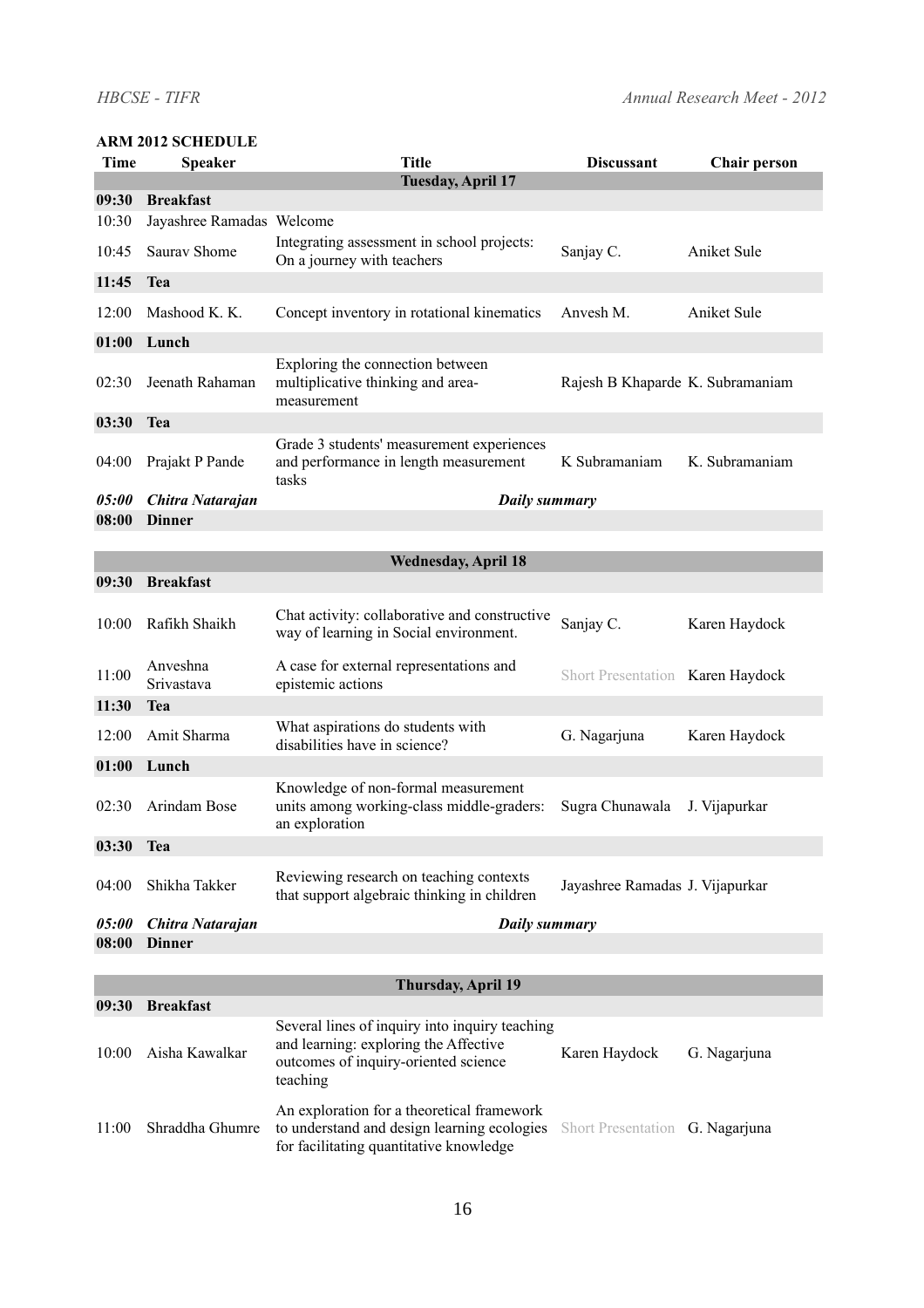| 11:30                                                               | <b>Tea</b>            |                                                                                                                   |                                |               |  |  |
|---------------------------------------------------------------------|-----------------------|-------------------------------------------------------------------------------------------------------------------|--------------------------------|---------------|--|--|
| 12:00                                                               | Ruchi S Kumar         | Interaction between belief and pedagogical<br>content knowledge of teachers while<br>discussing use of algorithms | Jayashree Ramadas G. Nagarjuna |               |  |  |
| 01:00                                                               | Lunch                 |                                                                                                                   |                                |               |  |  |
| 02:30                                                               | Aswathy<br>Raveendran | Biology graduate students' critical<br>examination of deterministic claims in a<br>neurogenetics media article    | Karen Haydock                  | Prithwijit De |  |  |
| 03:30                                                               | Tea                   |                                                                                                                   |                                |               |  |  |
| 04:00                                                               | Meena Kharatmal       | Students' perceptions of biology as a<br>subject of learning                                                      | <b>Short Presentation</b>      | Prithwijit De |  |  |
| 04:30                                                               | Amit Dhakulkar        | Intergrating ExpEYES/Phoenix with<br>GeoGebra                                                                     | <b>Short Presentation</b>      | Prithwijit De |  |  |
| 05:00<br><b>Concluding Remarks (Organisers &amp; Chair persons)</b> |                       |                                                                                                                   |                                |               |  |  |

### *Image on cover adapted from:*

*Tharp and Gallimore (1988) emphasize scaffolding in an approach they call "assisted discovery," which calls for explicitly teaching students to use private speech to talk themselves through problem solving. <http://www.abacon.com/slavin/t14.html>*